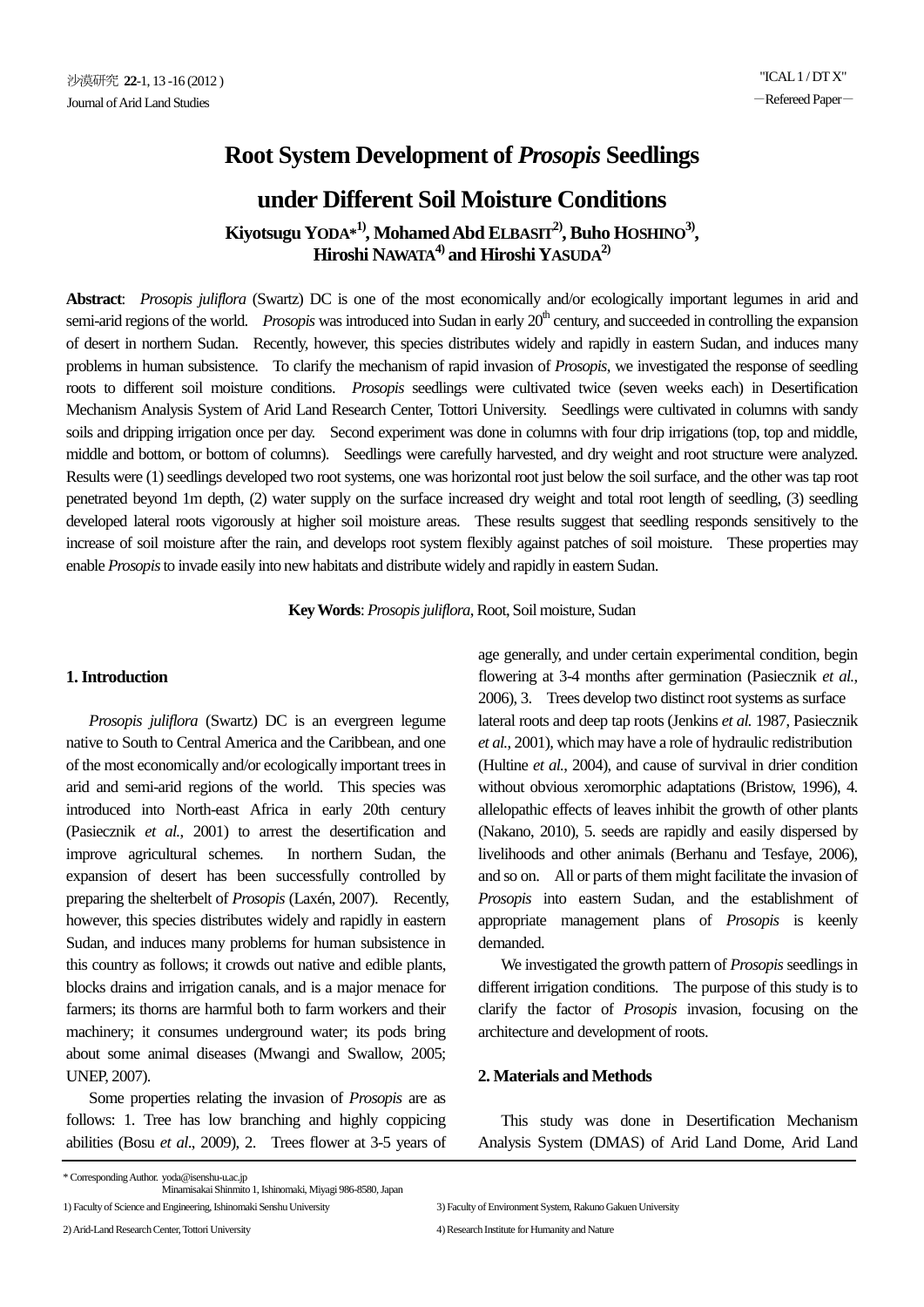Research Center, Tottori University. Environmental conditions in DMAS were set as follows: air temperature, 27˚C; air relative humidity, 40%; wind speed, 0.85 m/sec.

 Twelve columns (diameter 45cm, depth 1m) of polyvinyl chloride were prepared in DMAS and filled with sandy soil. *Prosopis juliflora* seeds were disseminated on 27 April 2010, germinated and nursed in an incubator beforehand. Seedlings with four mature leaves were transplanted in the columns (one seedling per column) on 21 May 2010, and cultivated with drip irrigation (5 minutes, once per day). Seven seedlings were harvested on 7 July 2010. Sandy soils around roots of the seedlings were carefully removed under running water, and lengths of shoots were measured. To examine the distribution of roots, tap roots were rearranged vertically, divided into segments of 20cm-intervals from the soil surface downward, and the lengths of lateral roots attached to each segment were measured. All these parts were oven-dried (60˚C, 24 hours), then weighed with electric balance.

 As a second experiment to investigate the root developments in different soil moisture conditions, other polyvinyl chloride columns (diameter 15 cm, depth 1.3 m) were prepared in DMAS. Four types of irrigation conditions were set up as follows: A, top irrigation in the column; B, top and middle (depth 0.6 m) irrigations; C, middle and bottom (depth 1.2 m) irrigations; D, bottom irrigation. Three columns were prepared for each irrigation treatment (total 12 columns). Prearranged seedlings, disseminated on 4 August 2010, were transplanted in the columns on 10 September 2010, cultivated with drip irrigation (10 minutes, once per two days), harvested on 27 October 2010, and measured in the same manner to the previous experiment.

 Differences of dry weight or root length among the irrigation treatments were tested by Tukey-Welsch stepwise multiple comparison.

#### **3. Results and Discussion**

#### **3.1. Root weight and length distribution**

 In the first experiment, seedlings expanded 11~13 leaves in seven weeks after transplantation. Some seedlings penetrated single tap root beyond 1 m. Others formed two- or threebranched tap root, maximum total length of them reached 2.3 m. Averaged shoot length of seven seedlings was  $19.0 \pm 3.7$ cm. Mean value of total root length of them was  $184.1 \pm 35.0$ cm, and 9.8-times longer than that of shoot (**Table 1**). Averaged dry weight of shoots was  $0.34 \pm 0.092$  g, whereas that of roots was  $0.15 \pm 0.035$  g, which was a half of shoot weight. All seedlings expanded lateral roots vigorously just below the soil surface (**Fig. 1**). Some seedlings formed lateral roots also at the bottom of column, because of moistened **Table 1. Length, weight and Root/Shoot ratio of** *Prosopis* **seedlings**  $(Average \pm S.D)$ .



**Fig. 1. Root length distributions along 20 cm-interval in thick columns.** Bars with different letters indicate significant differences between data sets ( $n = 7$ ,  $P < 0.05$ ). "#" means to be no significant difference because of large variation of data values.

condition of bottom sand. Lateral root growth was suppressed between 20 and 80 cm depths in the column.

 *Prosopis* is typical phreatophyte, and has distinct two root systems as tap root and lateral root (Gallaber and Merlin, 2010). We also confirmed this property in cultivated seedlings. They formed roots about ten-times longer than shoots within seven weeks after germination. In addition, roots were extremely longer than that reported by Pasiecznik *et al.* (2001), in which root length of *Prosopis* seedling reached 40 cm in eight weeks after germination. Vigorous root elongation observed in our study ensure that *Prosopis* seedling responds to soil wetting just after the rain, and penetrates tap root rapidly, which would make possible to survive in the following dry seasons.

 Glendening and Paulsen (1955) reported that nine-month-old seedling of velvet mesquite in the field had root/shoot ratio in dry weight as 1.99/1, whereas the ratio of ten-month-old seedling under cultivation was 0.87/1. In our study, two-month-old seedlings showed root/shoot ratio as 0.45/1, and suggested that the root development under cultivation should be suppressed. Further improvement of experimental conditions might reveal some potential growth ability of *Prosopis* root system.

### **3.2. Response of root system to different soil moisture conditions.**

 Second experiment revealed that dry weights of seedlings were clearly different among four irrigation treatments (**Fig. 2**). Treatment "B" induced seedling to grow the most vigorously, followed by treatment "A". Seedling growths in treatments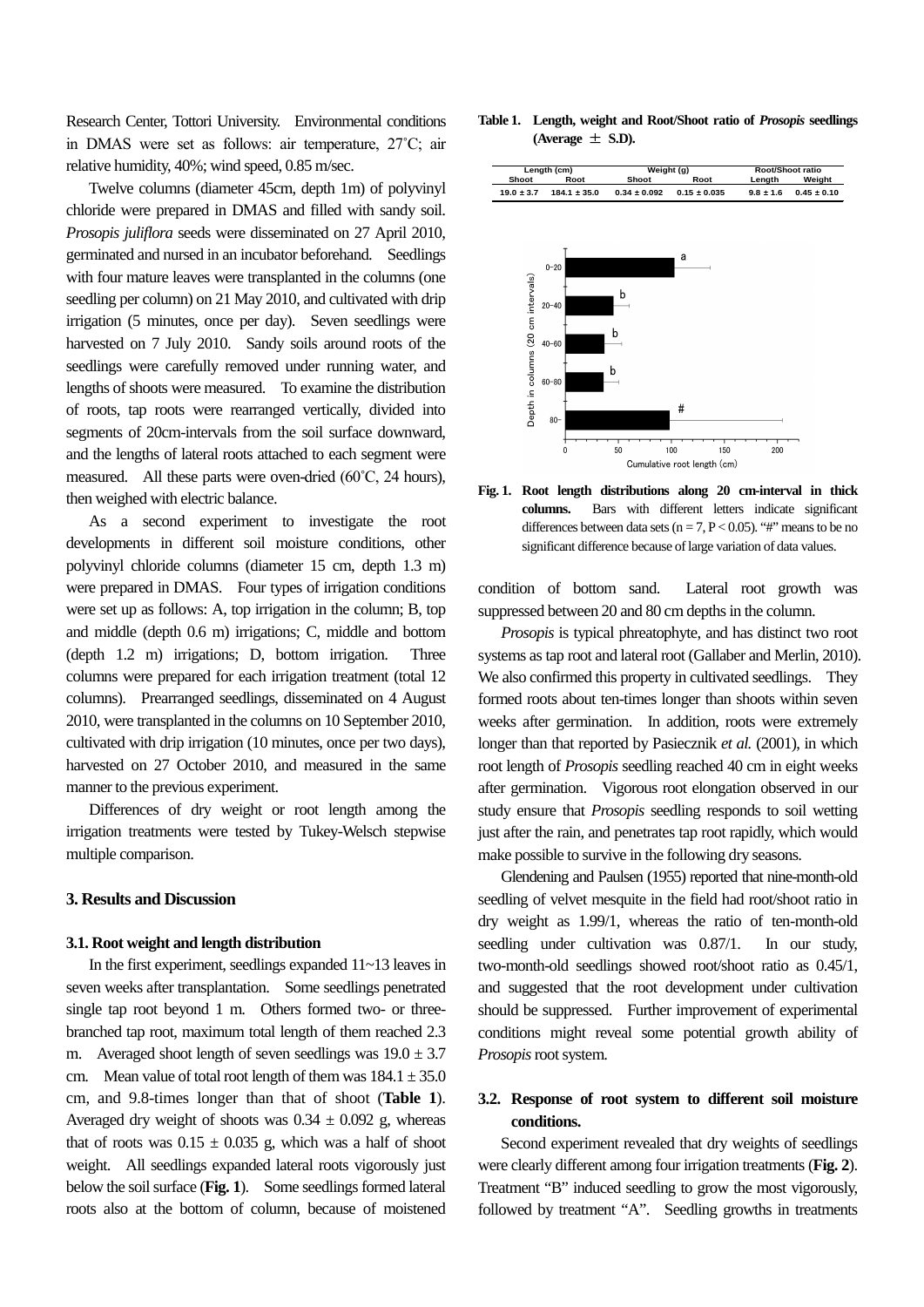

**Fig. 2. Total dry weight of seedlings under four irrigation treatments.** Bars with different letters indicate significant differences between data sets ( $n = 3$  in each treatment,  $P < 0.05$ ).



**Fig. 3. Total root length distributions along 20 cm- interval in depth below the soil surface of columns under four irrigation treatments.** Bars with different letters indicate significant differences between data sets ( $n = 3$  in each treatment,  $P < 0.05$ ). One sampling in "D" elongated a tap root beyond 1 m (open column).

"C" and "D" were not different significantly, and both these treatments suppressed seedling growth than the former two treatments. Two seedlings in "A" and all seedlings in "B" penetrated tap roots beyond 1m, whereas the length of tap roots in "C" did not exceed 0.8 m. Tap root length in "D" varied among three seedlings as 0.2 m, 0.6 m or over 1 m.

 Root distributions in columns were also different among the four irrigation treatments (**Fig. 3**). In treatment "A", seedlings formed lateral roots vigorously just below the soil surface, and suppressed root development in the deeper area of columns below 20 cm depth. Seedlings in treatment "B" responded to the two irrigations (top and middle portions of columns) with active lateral root developments. Difference of root length was statistically not significant among depths because of various responses of three seedlings. Treatments "C" and "D" constrained root growth more than the former two treatments.

 *Prosopis flexuosa* modified root architecture plastically according to different soil moisture conditions, and acquired water and nutrients in the soil effectively using horizontal surface roots and deep tap roots (Guevara *et al.*, 2010). *P. juliflora* in our study showed the similar response, water supply to the soil surface in treatments "A" and "B" promoted the growth of surface lateral roots, and increased dry weights of seedlings. In addition, the response of seedlings in treatment "B" suggested that *P. juliflora* has an ability to modify root architecture in heterogeneous soil water distribution, and acquire available water resources effectively in the soil.

 In Sudan, there are distinct dry and wet seasons in annual, the latter continuing three months from July to September (Cabmerlin, 1997; Elagib and Mansell, 2000). Results in this study show that, during the three months of the rainy season, *Prosopis juliflora* seedling has potentials to penetrate tap roots beyond 3 m depth in the soil and to grow vigorously with expanding lateral surface roots. With acquiring these properties, *Prosopis* seedling responds to desirable water condition as rain fall immediately, and constructs root system rapidly prior to dry-up of soil in the following dry season. If the root system would reach to some water-plentiful areas in the soil as sub-aquifer during the rainy season, the seedling could secure its establishment in new habitats even within the dry season. As a result, *P. juliflora* might to survive and/or tolerate under drier environmental conditions, and invade and expands in various areas rapidly. All these properties detected in the earlier developmental stages of *P. juliflora* seedlings would be advantageous to invade into the new habitats and expand distribution rapidly in arid and semi-arid environment as Sudan.

#### **Acknowledgements**

 This study was carried out under the cooperative research with Research Project "A Study of Human Subsistence Ecosystems in Arab societies: to Combat Livelihood Degradation for the Post-oil Era" (Project Leader: Hiroshi Nawata, Research Period: 2008-2013), Research Institute for Humanity and Nature (RIHN), Japan, and the Joint Research Program of Arid Land Research Center, Tottori University.

#### **References**

- Berhanu A., Tesfaye G. (2006): The *Prosopis* dilemma, impacts on dryland biodiversity and some controlling methods. *Journal of the Drylands*, **1**: 158-164.
- Bosu P.P., Apetorgbor M.M., Rerera A. (2009): Ecology and management of tropical Africa's forest invaders. *In* Kohli R.K., Jose S., Singh H.P., Batish D.R. eds., *Invasive Plants*